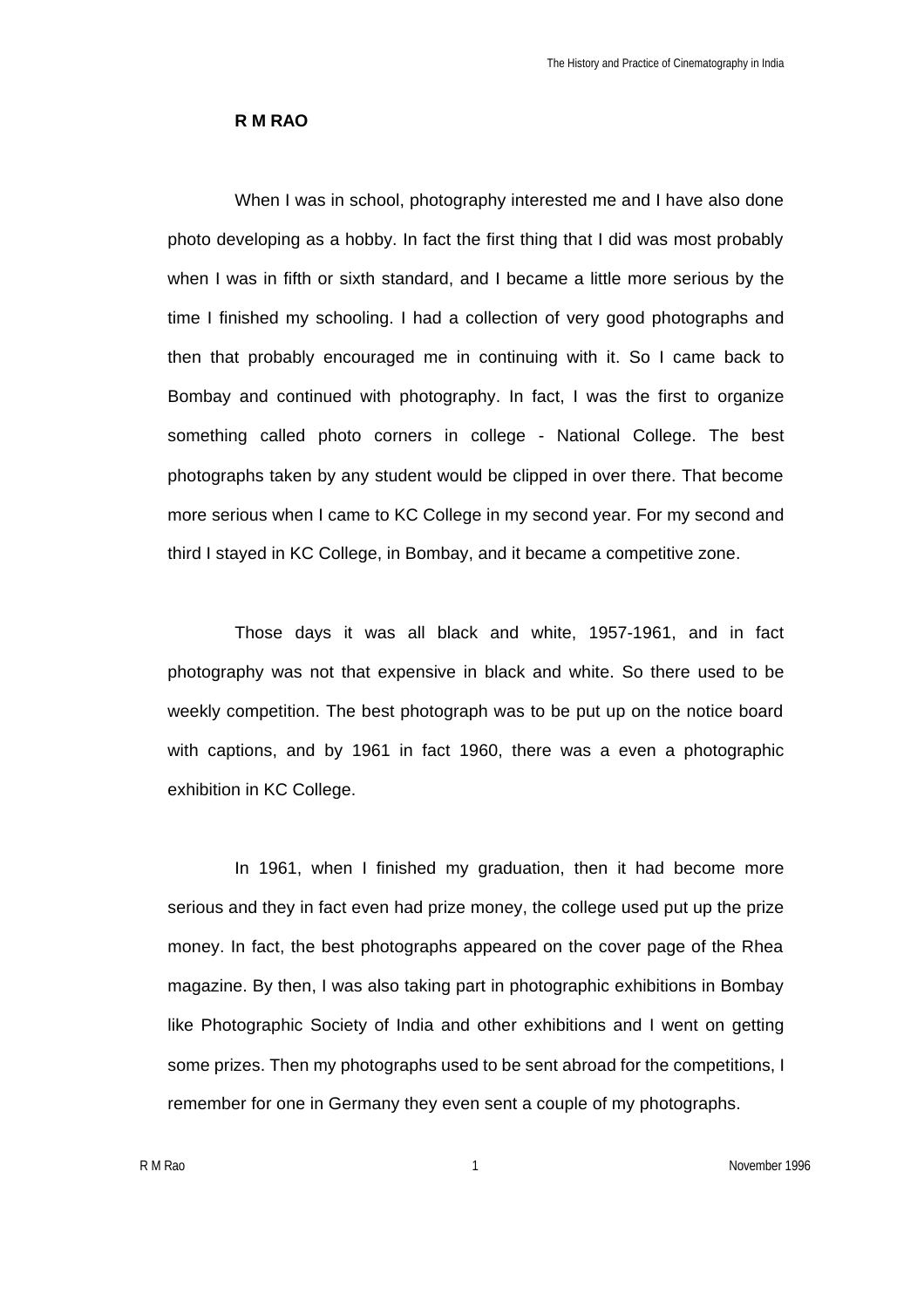So by then, it was obvious there was no other choice but to look into the field of photography - that is if I convert my hobby into profession, probably I would do better. Mainly when I started with photography I was school student, It was random. There was no any aim to it, but I was provoked by family members to take photographs of their to-be wedded daughters. So, it worked for me financially because whichever girl I photographed got married (with the approval of photographs), I would get some money. Those days there was no flash or anything. I used to take care - a little good background and all that – with my box cameras.

There is another story - how I went from the Box Camera to a better camera which. All those cameras are with me even now. So what happened is that the money that used to come from photographing the to-be brides, I would use it to buy more rolls. With those I began to shoot landscape and candid photography. There were lots of Candid photographs which got an award by what used to be called the AXA Art Gallery. It used to be published from Bombay and my photographs used to appear and they used to send me the prize money of 25 rupees where I was studying in school (in Jamshedpur, Bihar that's where I studied). And this money helped me to buy a better camera.

Anyway, later when I came here to Bombay, I thought these were too small amounts. And it's not money alone that is important. So I stopped giving them out but began to enlarge them myself and exhibit.

R M Rao 2 November 1996 When I finished my B.Sc., I was looking for work one Mr. Lakshmi Nursu who was in Delhi (He used to be the Secretary of Indian Academy of Photographers and he used to select my photographs to send abroad) wrote to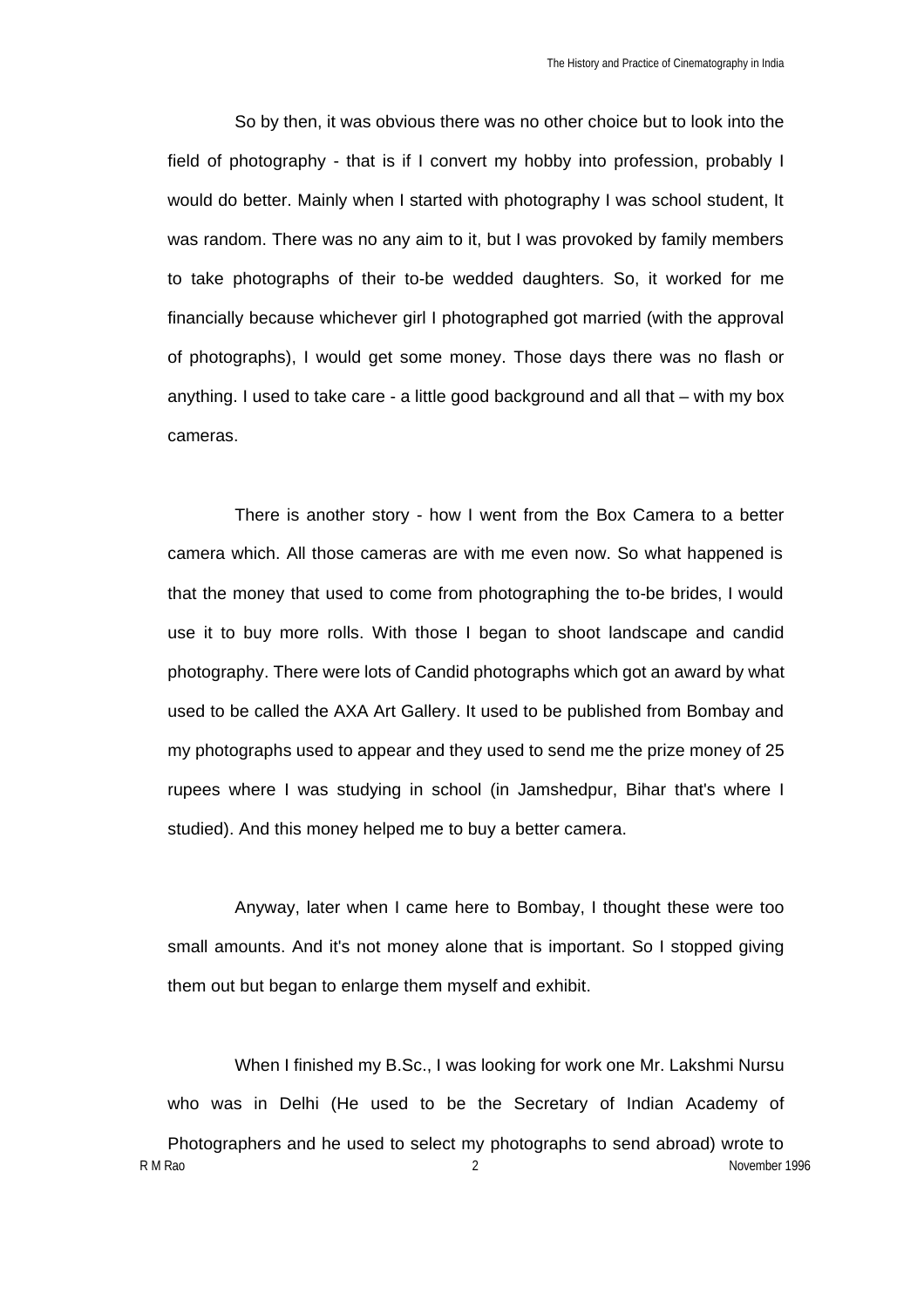me saying that, Look you may be interested in this field and cinematography is little different but probably you would like it, and there is a institute which is coming up in Pune, look forward to it. That's it, I stopped everything and looked forward to the opening of that institute.

There's another story about how I got in there, in the Film Institute of India (later FTII). My selection was in a sense tough for them because those days they were selecting students who had little bit of knowledge of cinema but I had everything. I had almost a professional category of photography. So when I got in there I was given 6 months' grace period because they were supposed to teach photography in the first 6 months and I already knew that. So I in fact studied only 2-1/2 years instead of 3 years.

If I would not have gone there probably I would have gone to JJ school of Arts and may be into architecture, that was also interesting to me.

So, I graduated from Film Institute. My very first assignment was actually when I was still in there, and that probably was a blessing to me because my first assignment was Pope Paul's visit in India. Pope Paul was leaving the Vatican for the first time and he chose to come to India and that too to Bombay. One producer from Bombay asked me whether I would be able to come and cover it; that was the beginning of my career. Because my coverage was accepted and he made lot of money, he went on giving me assignments one after another. His name was Clavint Baptista.

R M Rao 3 November 1996 The largest documentary filmmakers company was called Image India Films Pvt. Lad. Next to Films Division, they were the largest. I make a lot of films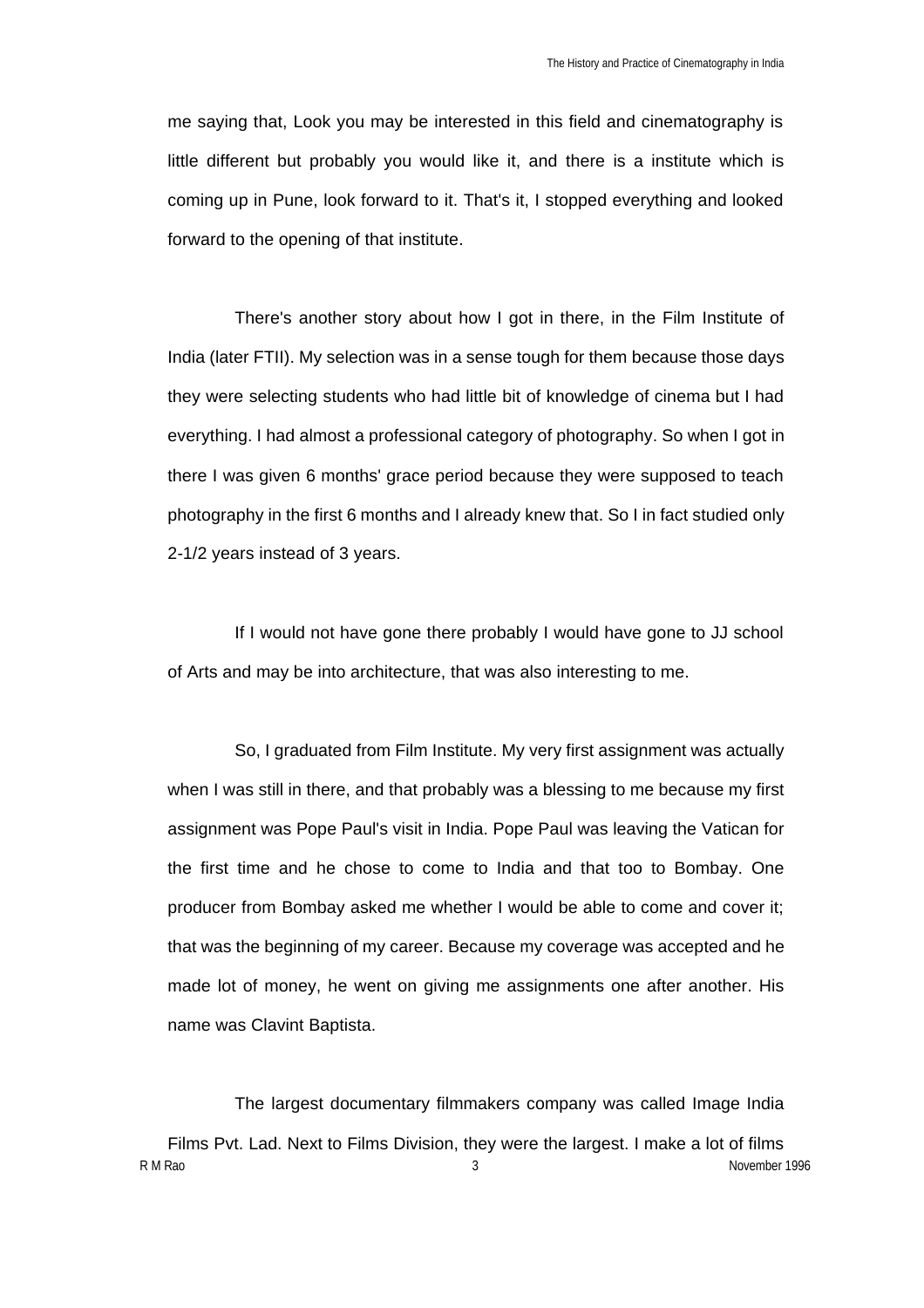for them - documentaries as well as advertising films, because they used to do both.

When I say advertising films, I mean I used to watch in the beginning. For these films they used to call cameramen from feature films. When I came out in 1964, I just observed them. They used to finish the shoot for these 1-minute films in 6 shots. So shoot 6 shots and put them together - it is a 1-minute ad. I used to feel that it needed more than 6 shots. Also they used to do no opticals at all, no in-camera opticals. Those days there weren't opticals like today which we can do in laboratories, by using the Dupe negative. No labs used to do it. So either you did them in-camera or there would be no opticals.

I thought of telling them that opticals can be done in-camera for the advertising films. And so I started shooting these films. I used to use the Mitchell to do opticals, because even though the Arri IIC used to be the popular camera, the cameraman can't do opticals in the Arri IIC.

Now, the opticals for advertising in those days were something like this: In those days, we shoot an ad film and it has to be released in say 10 languages in India. So the text captions had to be different languages and sometimes the pack also, as it had to be of the regional site where it was being used. I used to do those things directly in the Mitchell.

I began to be called by other producers as well and I became a kind of pack shot cameraman in the beginning for their advertising films and then later on I went on shooting their whole films as well.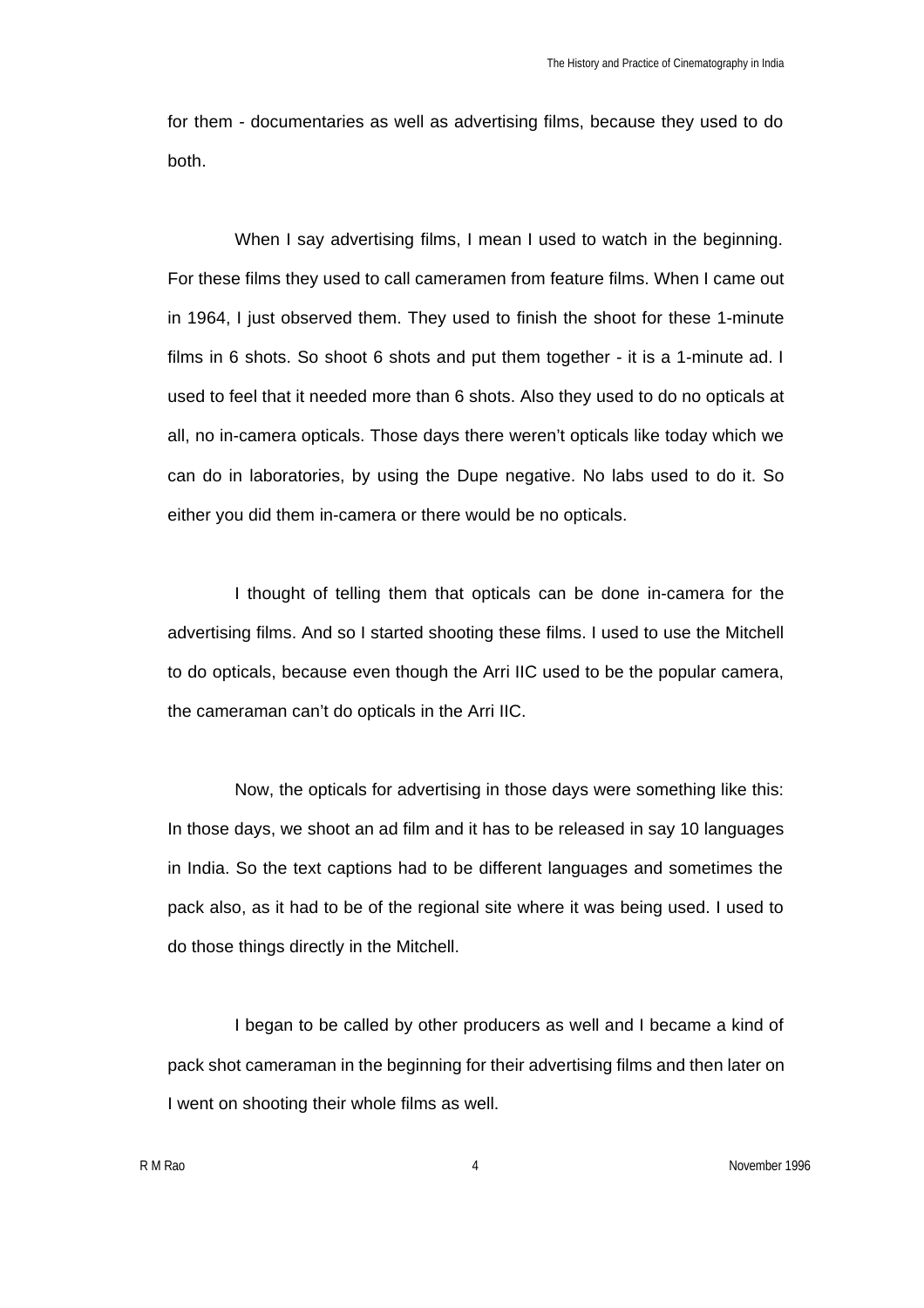What happened is that since my background was of the Film Institute, there we had been exposed the best films and a lot of opticals. We could see them and also we had some experience of operating a Mitchell and we had tried lots of experiments. So I wanted to carry on the same thing here - which I could easily do. So I thought of taking this very seriously and then I went on innovating with close up technology, split field technology, using lot of filters to glamorise the situation of advertising. I also started shooting a lot of shots for the ads, because I understood 'fast' shots, the cutting point required of them - and I understood them because of my background to cinema. So I used to shoot many shots within the given sequence. And that fascinated a lot of producers.

At an average, those days every film used to be a cinemahall ad film of one minute. Some of them were black and white and some of there were in colour. The black and white budget used to be Rs. 16,000 per film and the colour films used to have a budget of Rs. 37,000 to 40,000 per film, and the cameramen were paid – maximum - about Rs.700 per film. The film used to have normally about 2 days of shooting. If the film was being shot outside of Bombay, it used to be 2 days of shooting and two days of journey. Stock used to cost 1200 rupees for 1000 feet. The maximum stock used for a film was about 1 roll. Usually most films were shot in 500 feet because the number of shots and shot length was not as much as today. Secondly these films used to be the very, very simple.

There used to be studio shoots but the camera movements were not at all complicated. Today even in a 30 sec film there are sometimes even 40 shots, but those days it was not like that at all. It would be a maximum of 10 shots or 12 shots in a one-minute film, and this was reflected in the whole tempo of things. As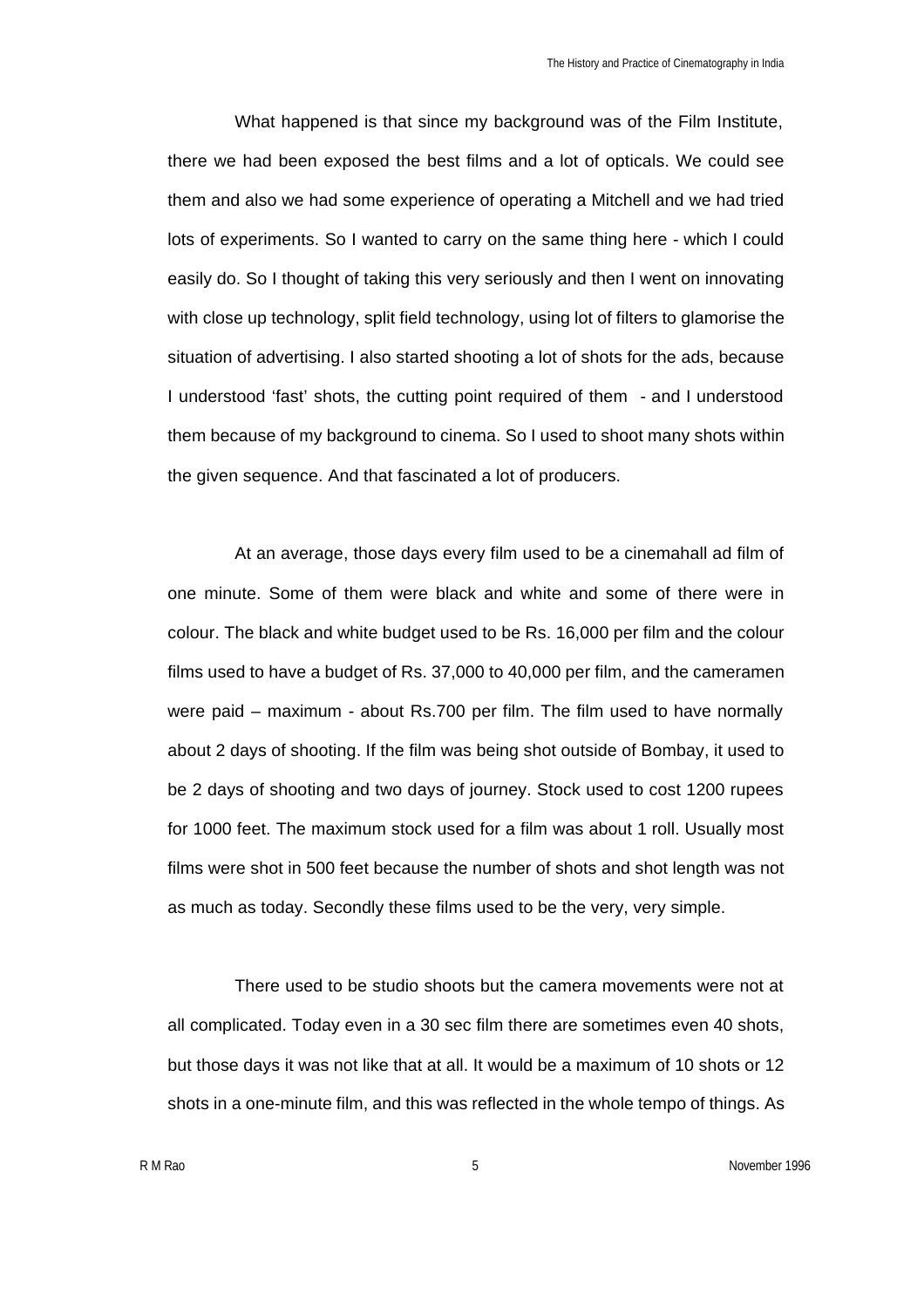a matter of fact, this reflected the tempo of the whole country. Our Indian cinema and its songs used to be shot in the same way, just like our advertising films.

They were mostly jingle based or with a voice over which was changed for different regions, different regional voice-overs. The products used to be soaps, oils, textiles, pills, etc. Anacin used to have the maximum commercials in those days - Crocin and Anacin.

My first advertising film, if I remember rightly, was a washing powder called Magic. It was from the Tata Company and it is no more now. Tata introduced it in pack similar to what Surf is like today and it used to be called Magic, and then Magic became "New Magic" and "Super Magic", and it went on for several years- just like what Surf is doing today.

What happened is that my other colleagues went on coming from FTII and going into feature films and to other cameramen. I became a competition to them because now in advertising, most of the producers starting preferring me to feature film cameramen. So they all began to call me a *Saabun-Tel ka cameraman* (Soap-Oil cameraman) and my own colleagues from the same Institute also used to tease me. They would tease me and say *Saabun-Tel ka cameraman ban gaya*. (Youhave become a soap-oil cameraman) Meaning you don't have a future because you discourage feature films.

R M Rao **6** November 1996 I do not know what helped me through this but I though I will stay and I will remain the *Saabun-Tel ka cameraman*. Today I use the term sarcastically because today the first priority for any cameraman coming from the Film Institute is the ad films and short films. First he will get a name in ad films and then he will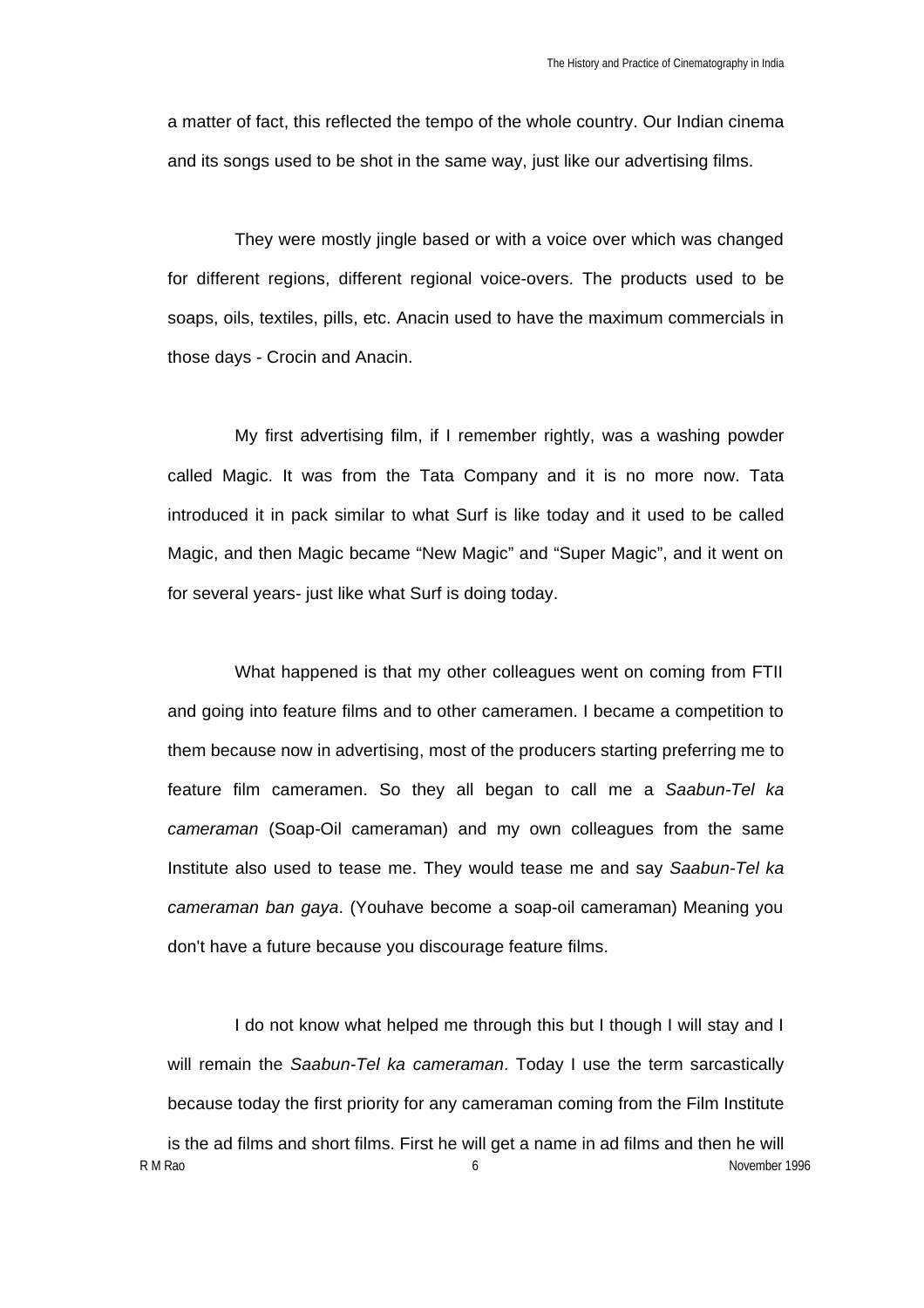get a place in feature films. This is because this has much better technology for the cameraman, also financially it is much better. Then you can see the results of your work every week, unlike feature films.

Furthermore, with feature films being as they are today, it could be that you are shooting half and then somebody else is shooting the other half of that film. They do not wait for the cameraman's dates. Naturally there they are interested in their star cast dates. Anyway, to keep it short, advertising has encouraged me in whatever I wanted to do, in whichever way I wanted to do it, and producers have also supported me in this.

So, as I was telling you, I began to take a lot more shots, a lot more than other cameramen, for these ad films. Which is not to say that I was creating/inventing this. There were directors and producers who were working in ads as well, but the fact is that in any situation a cameraman can always take more shots in a same situation. For instance, If I have a zoom in with me. (In fact when I started the zoom was not used. The zoom lens came much later but there used to be a short zoom length, it used to be 37 to 106 (1964-1965). In the end of 1965-1966 or even later, the 25 to 250 zoom length was introduced.) If I had the zoom with me then I used to tell them that I don't need any other lenses. Because with the zoom I used to take various shots of different dimensions, I would take the same shot in many different ways. Instantly I used to change when I felt that you needed to get closer. So that way the director used to get many cutting points.

Something like this – its not that cameramen from feature films couldn't

R M Rao **7** November 1996 do this, I guess they just didn't do it probably because they were not told to do it.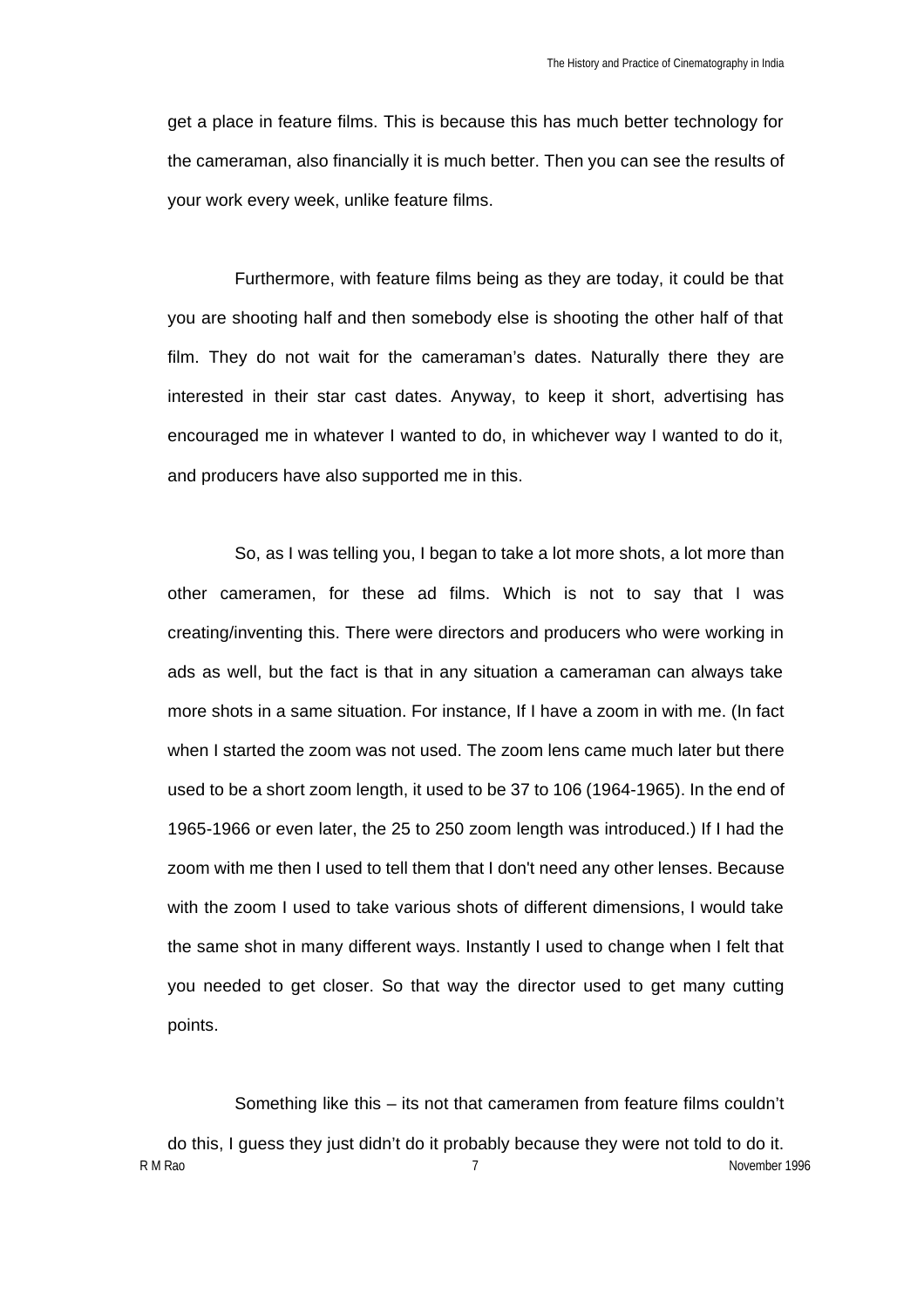So that was one of the reason I became very popular. I used to use the zoom lens like a block lens, taking a number of shots, and giving cutting points to the director.

The second thing I used to do was to use lots of filters, which they (feature film cameramen) used to use only for heroines in feature films. Supposing the ad had an ugly bottle as the product – perhaps something with tonic of some kind in it. (I can't remember the name of this tonic bottle; I shot a number of films for it. Anyway this bottle used to be very ugly, the pack used to be very ugly. So to make it into a more glamorous bottle, I used to use nice filters, diffusers, or nets and that used to make it very nice looking.

Similarly, soaps - real soap never used to be good to shoot. (Today in all the soap commercials no one uses real soup. The soap is made of acrylic, which means that one soap probably costs about Rs.5000 - Rs.10,000) In those days it used to be real soap and real soap – made out of 100 per soap – was made for the shooting, but even then it did not look nice. So. I used to use filters.

So, when you are delivering something good then people start demanding it. The earlier and other cameramen used to shoot the films straighton, and that is the reason that there was a difference in my shooting and their shooting. I used to use a heavy diffuser on soap. They used to use the heavy diffuser only on the heroine, but I said to myself that our heroine in this case is soap.

Basically, the thinking was different. Here, in my case, the cameraman's

R M Rao 8 November 1996 thinking went beyond the director's thinking. So things went on changing in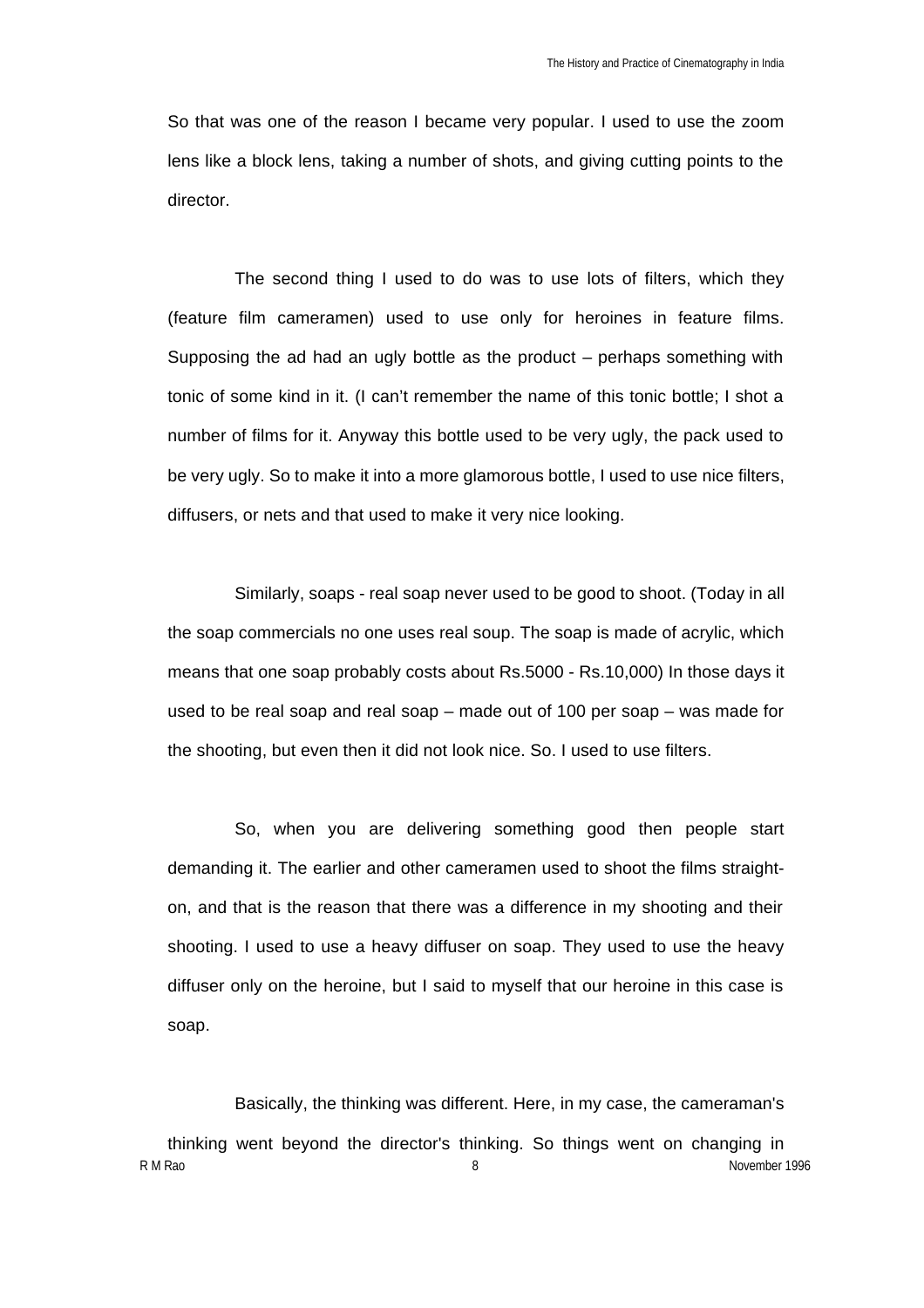advertising. Another thing I also introduced was the close up lens. There used to be no close up lens used in advertising – I began to use the macro lens. For pack shots or anything else, they would do whatever minimum they could, but I went beyond that limit. These lenses existed and were available but they were not being used properly. So I used to use macro lenses for the pack shots and go that close.

Then I also introduced split field photography, which became very popular, almost every second film used to have a split field. Split field is that if you have an action happening on the background, and you want to show something very close to the camera, usually its impossible to have them both in focus. Except is you use split field photography. So the bottle can also be in focus in close up and also the action on the background. This is today much easier on video. In video you can always have this kind of multi-images but on this cinefilm, it was not easy.

This split field technology was introduced by me into advertising. The split field is a lens which is a half lens - it looks like a broken lens, so that on half the lens you can put on the zoom lens. So whichever side there is no zoom lens you can have an action at the background and whichever side you have the lens you can put the pack.

Most of my films used to land up with the split field shots and sometimes I used split field shots more effectively in two action shots, and also by putting things the other way round - top differently and bottom differently. Take for instance - trees with lot of flowers and fruits can be put on the split field on the top